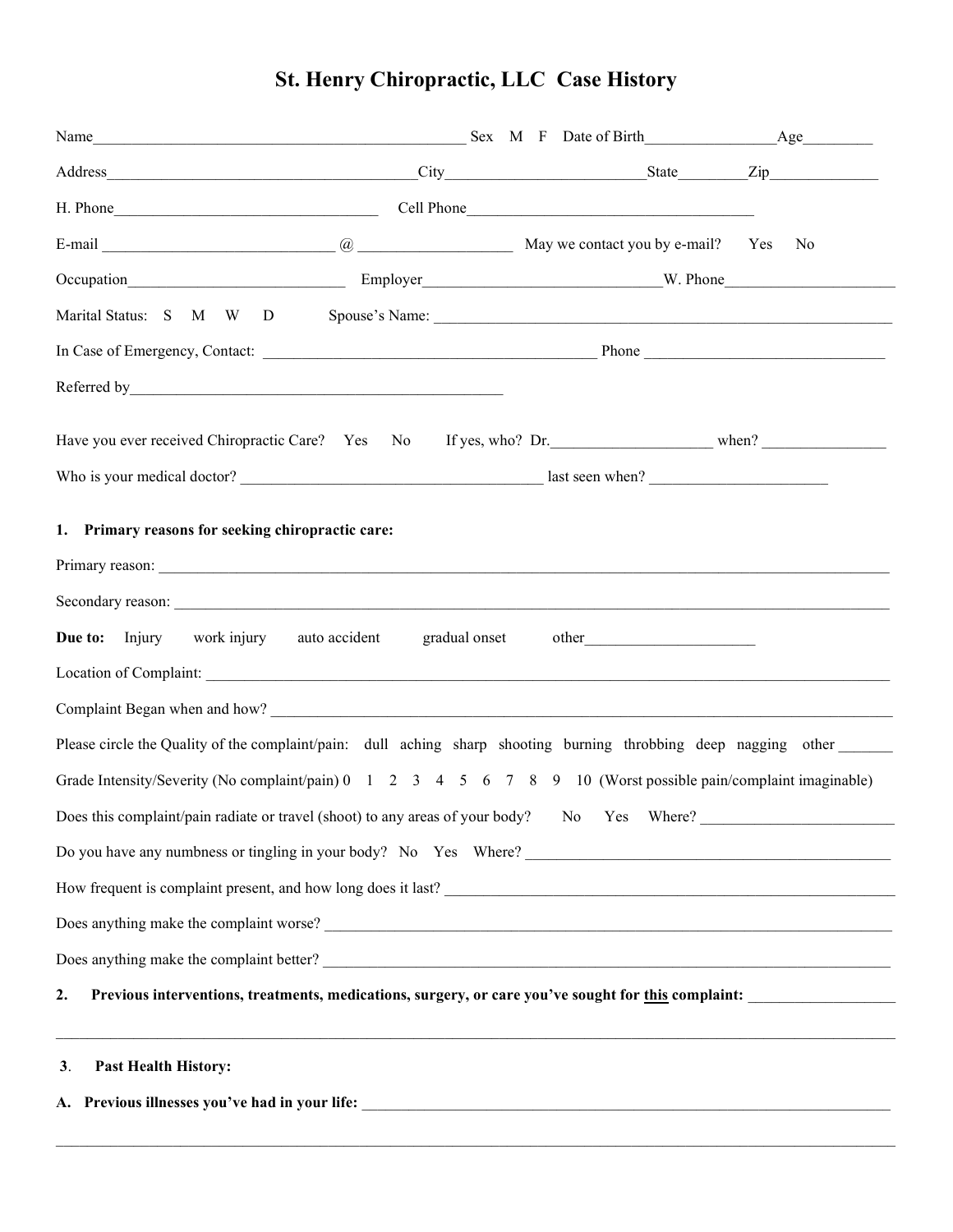|                               | B. Previous injury or trauma:                                                             |
|-------------------------------|-------------------------------------------------------------------------------------------|
|                               |                                                                                           |
|                               | C. Allergies                                                                              |
|                               | D. Medications & Supplements:                                                             |
|                               |                                                                                           |
| E. Surgeries:<br>Date or Year | Type of Surgery                                                                           |
|                               |                                                                                           |
|                               | the control of the control of the control of the control of the control of the control of |
|                               | Any chance you could be pregnant now? No<br>Yes                                           |
| 3.                            | <b>Social and Occupational History:</b>                                                   |
|                               |                                                                                           |
|                               | Tobacco use: Smokes: Daily Occasional<br>Former<br>Never                                  |
|                               |                                                                                           |
|                               |                                                                                           |
|                               | E. Exercise (describe):                                                                   |

I have read the above information and certify it to be true and correct to the best of my knowledge, and hereby authorize this office of Chiropractic to provide me with chiropractic care, in accordance with this state's statutes. I hereby accept full responsibility for payment of services rendered me, and for charges not covered by insurance.

| Patient or Guardian Signature | Jate |
|-------------------------------|------|
|                               |      |

St. Henry Chiropractic, LLC 570-H E. Kremer Hoying Rd. St. Henry, OH 45883 419-678-4873 www.sthenrychiro.com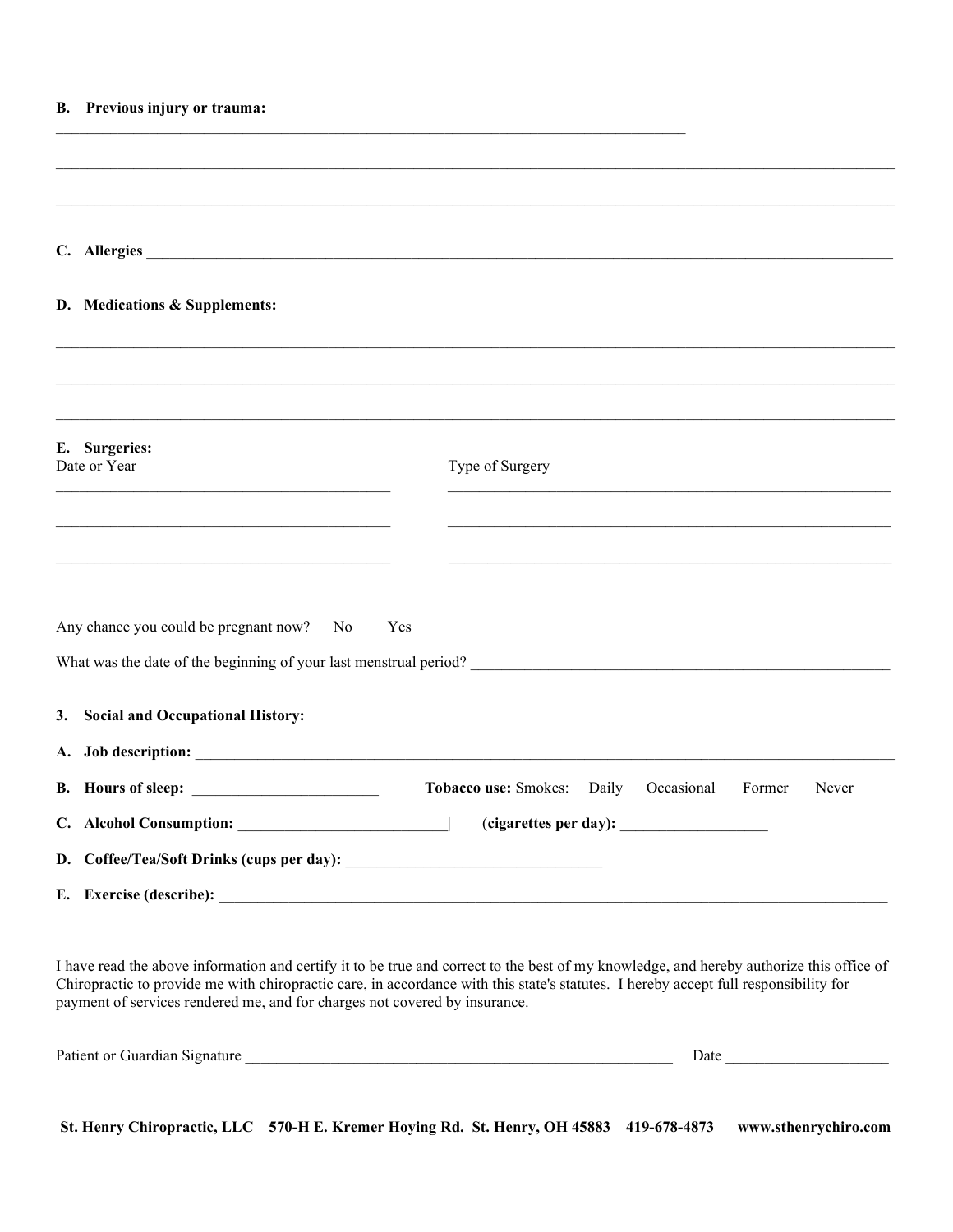# St. Henry Chiropractic, LLC 570 E. Kremer Hoying Rd. Suite H St. Henry, OH 45883 (419) 678-4873

Patient Name: \_\_\_\_\_\_\_\_\_\_\_\_\_\_\_\_\_\_\_\_\_\_\_\_\_\_\_\_ Date: \_\_\_\_\_\_\_\_\_\_\_\_\_\_\_\_\_\_\_\_\_

#### Terms of Acceptance

The goal of our office is to enable patients to gain control of their health. To attain this, we believe communication is the key. There are often topics that are hard to understand, and we hope this document will clarify those issues for you.

Please read the below and if you have any questions, please feel free to ask one of our staff members.

#### Informed Consent:

A patient, in coming to the chiropractic doctor, gives the doctor permission and authority to care for the patient in accordance with the chiropractic tests, diagnosis, and analysis. The chiropractic adjustment or other clinical procedures are usually beneficial and seldom cause any problems. In rare cases, underlying physical defects, deformities or pathologies may render the patient susceptible to injury. The doctor, of course, will not give any treatment or care if he/she is aware that such care may be contra-indicated. Again, it is the responsibility of the patient to make it known, or to learn through healthcare procedures what he/she is suffering from: latent pathological defects, illnesses or deformities, which would otherwise not come to the attention of the chiropractic physician. The chiropractic doctor provides a specialized, non-duplicating health care service. Your Doctor of Chiropractic is licensed in a special practice and is available to work with other types of providers in your health care regimen. I understand that if I am accepted as a patient at St. Henry Chiropractic, LLC, I am authorizing them to proceed with any treatment that they deem necessary. Furthermore, any risk involved, regarding chiropractic treatment, will be explained to me upon my request.

#### Authorization for Release of Records:

I hereby request the release of any and all records, including x-rays, MRIs, and CTs.

# Missed Appointments:

There is a possible fee charged for all appointments that are not canceled prior to scheduled visit.

# Consent to Evaluate and Treat a Minor:

I, \_\_\_\_\_\_\_\_\_\_\_\_\_\_\_\_\_\_\_\_\_\_\_\_\_\_\_\_\_\_\_ being the parent or legal guardian of \_\_\_\_\_\_\_\_\_\_\_\_\_\_\_\_\_\_\_\_\_\_\_\_\_\_\_\_\_, have read and fully understand the above terms of acceptance and hereby grant permission for my child to receive chiropractic care.

# Communications:

If we would need to communicate your healthcare information, to whom may we do so?

Spouse:

Children:

Others: \_\_\_\_\_\_\_\_\_\_\_\_\_\_\_\_\_\_\_\_\_\_\_\_\_\_\_\_\_\_\_\_\_\_\_\_\_\_\_\_\_\_\_\_\_\_\_\_\_\_\_\_\_

No one:

May we leave messages regarding your personal healthcare information on any answering device, i.e., home answering machines or voicemails? Yes [ ] No [ ]

#### Acknowledgement

I have read and fully understand the above statements. I have reviewed the notice of privacy practices (HIPAA) and have been provided an opportunity to discuss my right to privacy. Upon request I will be given a copy.

Print Name:

Signature: \_\_\_\_\_\_\_\_\_\_\_\_\_\_\_\_\_\_\_\_\_\_\_\_\_\_\_\_\_\_\_\_\_\_\_\_\_\_\_\_ Date: \_\_\_\_\_\_\_\_\_\_\_\_\_\_\_\_\_\_\_\_\_\_\_\_\_\_